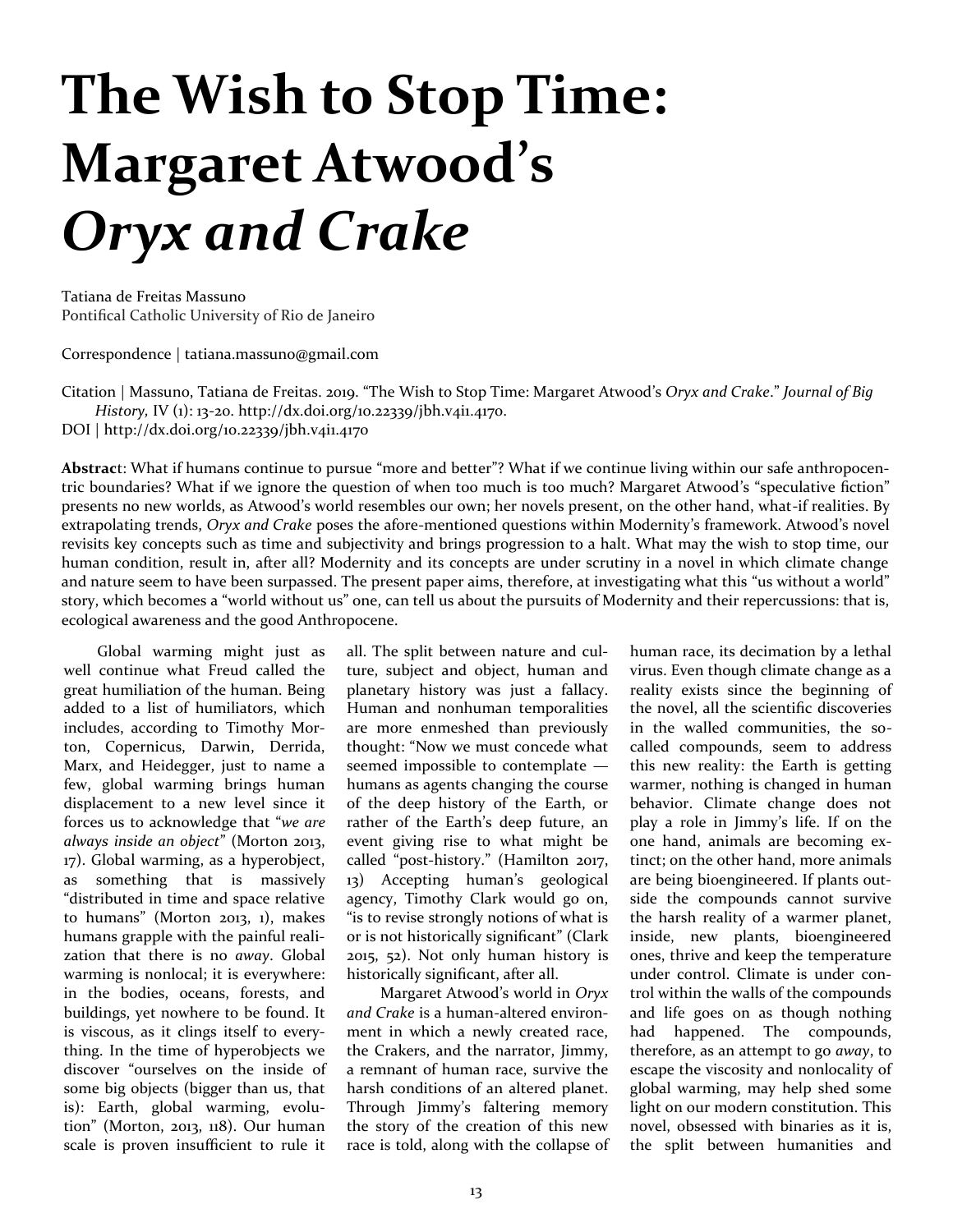sciences, is a speculative exercise on how modernity conceives knowledge and its consequences. But mostly on how the split—nature and culture, humanities and sciences, object and subject—may prevent us from addressing the reality of climate change. Accepting its reality means going beyond the split, beyond the sovereignty of the subject; it means, in a nutshell, rethinking our cherished modern concepts, such as time, progress, and subjectivity.

Snowman/Jimmy lets us know right from the beginning of Margaret Atwood's *Oryx and Crake* that it is zero hour. As he looks at his watch, out of habit, he is overtaken by a feeling of desperation: "A blank face is what it shows him: zero hour. It causes a jolt of terror to run through him, this absence of official time. Nobody nowhere knows what time it is" (Atwood 2003, 3). Zero hour, as though time had been suspended, as though all progression had come to a halt and Snowman, formerly Jimmy, was stuck in this limbo, stuck between a past he cannot regain, a past that keeps slipping through his fingers, and a present with no future: "He doesn't know which is worse, a past he can't regain or a present that will destroy him if he looks at it too clearly. Then there's the future. Sheer vertigo" (Atwood 2003, 147). When did it happen, anyway? Snowman keeps asking himself. "He must have been five, maybe six" (Atwood 2003, 15). Remember the bonfire, Snowman? Remember that once upon a time you were called Jimmy? That once you had a mother and a father and then a stepmother and a friend and lovers, so many lovers? Remember when it was? "Several years passed. They must have passed, thinks Snowman" (Atwood 2003, 59). At this zero hour, this empty space Snowman seems to inhabit, his experience of time is reduced to "must haves." He must have been six, several years must have passed, but who can be sure of when it all happened? "There are a lot of blank spaces in his stub of a brain, where memory used to be" (Atwood 2003, 4).

Snowman's present is constantly interrupted by his past's replays, by flashbacks he cannot turn off, by voices that come out of nowhere, by sentences on fridge magnets, by words out of context, and even though the reader is presented with at least two different storylines, Snowman's present and past; all sense of progression is denied. The novel comes full circle when it ends with the same idea with which it had begun: "Zero hour, Snowman thinks. Time to go" (Atwood 2003, 372). Zero hour, once again. Is it the beginning or the end? A beginning and an end? One and the same?

> Snowman's broken watch identifies the negation of time as a consequence of catastrophe in two different senses: first, the ending of the mechanical and social commodification of experience through the imposition of clock time and, second, an ending to history through the violent disruption of human memory and civilization. (Dodds 2015, 121)

There is no arguing against the sense of ending throughout the novel, against a post-apocalyptic last man experience that Snowman personifies. Until the very last minute, Snowman believes himself to be the only one alive: "Everything is so empty. Water, sand, sky, trees, fragments of past time. Nobody to hear him" (Atwood 2003, 11). Until the very last minute the narrative unfolds as a "world without us" experience, as Snowman, the last man alive after a virus destroys mankind, tries to survive by becoming a scavenger as he looks for and holds on to the last remnants of human experience. At the last minute, however, Snowman learns he is not alone; there are others, human beings, just like him, human beings still driven by the imagination Crake tried to destroy. The "world without us" narrative is about to become "us without a world" when it comes to an end: Time to go, Snowman announces. Time to go where? The lack of closure it presents seems to add just another layer to the ambiguities present in the novel as a whole. "End or beginning?" I ask.

Atwood's recovery of the zerohour expression at the end, her insistence on the stillness of the chronological time, in spite of the different stories presented in the novel, points to a puzzle to be solved: What is the relevance of time, or the framing of time, for the different levels of experience in *Oryx and Crake*? Since time is one of the guiding principles of our modern experience, our new experience as moderns, the novel as a whole, as "speculative fiction," keeps Modernity under scrutiny.

Hegel was, according to Habermas, the philosopher who inaugurated the discourse of Modernity. Hegel perceives Modernity's need for selfcertification since the models of the past would not be enough to grasp what modernity entails. Modernity's criteria should, therefore, be extracted from itself. It should be certified by its own norms, owing nothing to the pre-modern view of the world. Modernity's self-certification would be taken by Hegel as the guidepost of his philosophical concerns. Its guiding principle, subjectivity, guarantees Modernity's superiority (when compared to the pre-modern world) and is illuminated by the ideas of "freedom" and "reflection" (Habermas 2002, 25). The subjective freedom of the individual permeates modern culture and gains full expression, according to Hegel, in romantic art due to its absolute interiority. Subjectivity, however, is not restricted to the arts and, as a principle, organizes religious life, the State, and society as a whole.

Certain historical events were, nonetheless, crucial to the establishment of subjectivity, namely: the Reformation, the Enlightenment and the French Revolution. The Reformation led to the reflectiveness of the faith, inasmuch as tradition lost its authority to the sovereignty of the individual. The Declaration of the Rights of Man and Citizen and the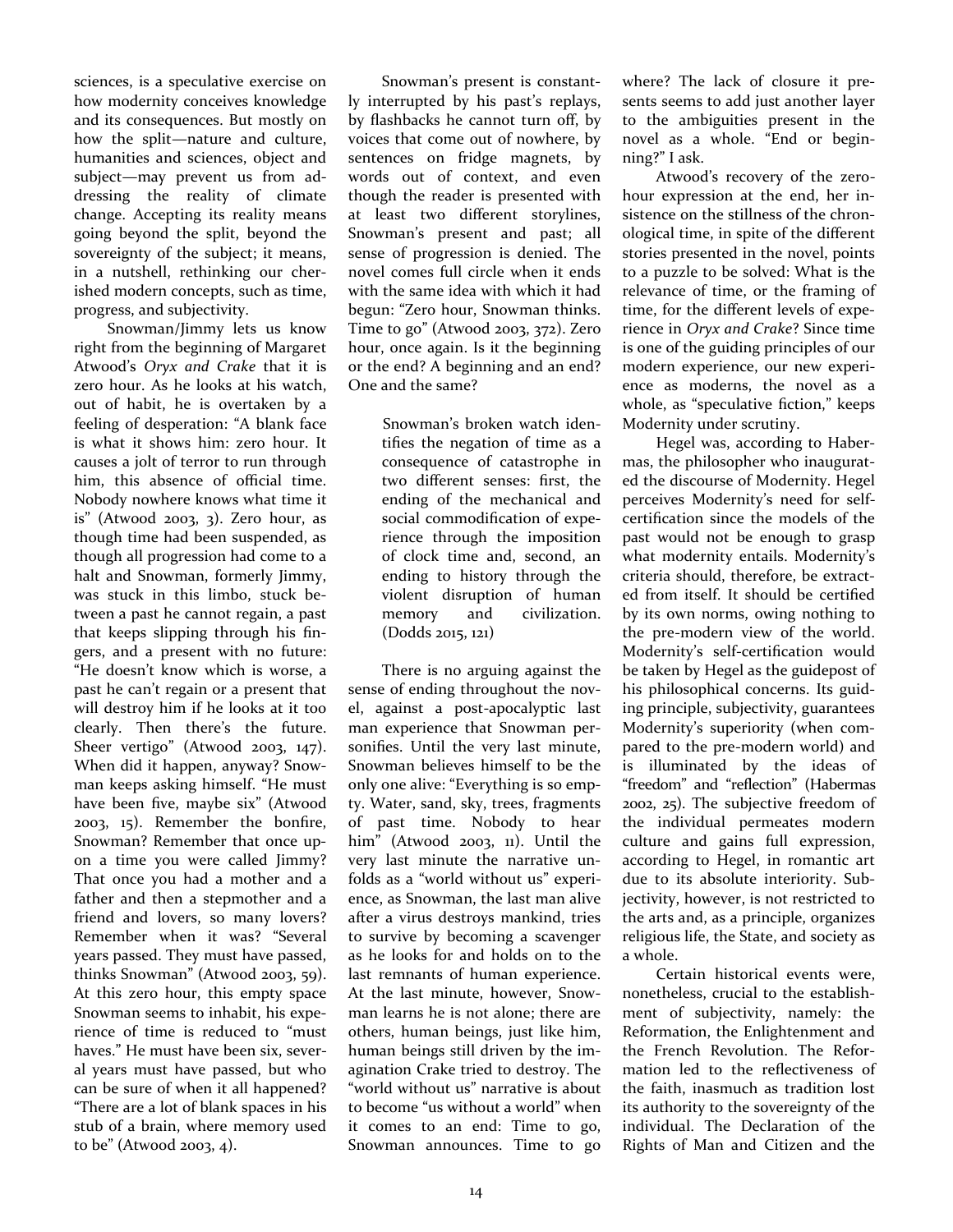Napoleonic Code, by focusing on the freedom of the will as the substantial foundation of the State, similarly, made the historical right lose its importance—as rights and ethics were no longer imposed from the outside, as God's commandments, but founded on man's will.

The expression "subjectivity" could have four different connotations, Habermas goes on: individualism—infinitely particular singularity; the right to criticism—that which is acknowledged by everyone should prove itself legitimate; autonomy of action —the possibility of answering for what we do; idealist philosophy philosophy should ascertain that it knows what it is (Habermas 2002, 121). Modernity, therefore, by breaking away from the pre-modern world's parameters, by being established by means of "freedom" and "reflection," entailed a rupture in time. The term Modernity is not free from controversy, however.

For Marshall Berman, the history of Modernity has three different stages. The first one, when people start to experience modern life without being aware of what has hit them, begins in the sixteenth century and continues to the end of the eighteenth century. The second stage began in 1790, when a sense of living in a revolutionary time provoked profound changes. In its third stage, the twentieth century, Modernity loses its capacity to make sense of things, an era that has lost touch with its roots. (Berman 2007, 25-26).

Kumar, however, does not understand the seventeenth century as the beginning of Modernity. Except for Descartes, who, in *Discourse on the Method,* rejects older modes of thinking in order to establish a new way of thinking based on human reason, developing, this way, a new method to search for truth; as a whole, the accomplishments of the moderns were related to the idea of decadence (Kumar 1997, 89). For progress and growth, mankind had to pay a price, that is, moral and spiritual decadence.

Throughout the seventeenth century persists the return of an apocalyptic thought that limits the interest in the present. The present becomes a moment of preparation and waiting for a future that will be the result of a divine intervention. Human action plays no role in it. Only in the second half of the eighteenth century would this perception of time and history gradually give way to a new concept of Modernity (Kumar 1997, 91). In order for the idea of Modernity to be fully developed, there was the need to exorcize the apocalyptic view of the world, a condition that was fulfilled through only the secularization of Christian time in the eighteenth century. Modernity was no longer a degenerate copy of the ancient times; quite the contrary, it begins to mean an opening of pathways, a rupture with the past, an opening up to a time of unprecedented progress (Kumar 1997, 91). The moderns are, thus, those who live in a whole new world and should rely on themselves to discover new ways of acting and thinking. The "new" is a value, or "time's irreversible arrow," in Latour's terms (1993, 10).

The human condition, Crake would counter argue, is the "wish to stop time" (Atwood 2003, 292). In the face of death, human beings, as opposed to other species, will procreate as a last attempt to cheat death, to live on, to reach for immortality—to stop time as though reversing the arrow that points to the grand finale of us all: death. Crake's sentence seems at first a simple response to Jimmy's question: "What pays for all this?" (Atwood 2003, 292), but what follows this ironic, detached, cynical response, is Crake's disclosure of the BlyssPluss pill, whose justification is "we're running out of spacetime" (Atwood 2003, 295). There is little time, not enough time, before the whole species is doomed, hence "grief in the face of inevitable death" (Atwood 2003, 292). The BlyssPluss pill would provide mankind, at least the remnants, with a chance for

a better future. Its benefits, protection against sexually transmitted diseases, unlimited supply of libido, and a prolonged youth, would be its selling points; what would not be advertised, however, were its birth control effects. Crake's interest does not reside in its benefits, though. The benefits would only attract the buyers, guarantee that it would reach a larger number of the population by appealing to the so-called human nature: "The tide of human desire, the desire for more and for better, would overwhelm them. It would take control and drive events, as it had in every large change throughout history" (Atwood 2003, 292). "More and better," Crake says, is the guiding force behind the impulse for newness, for an improved experience of sex. The pill would, this way, revolutionize human interaction by appealing to their need for newness, for what seems to drive human beings. The search for "more and better," the same one that had led to the scarcity of space-time, would, this time, buy mankind more time, reverse time's irreversible arrow, provide a better chance for human beings. In the face of the impending death, mankind's extinction, Crake attempts to stop time.

Lara Dodds, in *Death and the 'Paradice within' in Paradise Lost and Margaret Atwood's Oryx and Crake*, places *Oryx and Crake* within a science fiction tradition that responds to Milton's *Paradise Lost*. In Atwood's novel, Crake's plan aims at reversing the myth of the Fall, according to Dodds. The new race of men would inhabit a new Eden, where the consciousness of death would be inexistent. After eating the fruit from the tree of knowledge of good and evil, Adam and Eve become aware of their mortality. All of a sudden, they realize they are ashamed of their nude bodies. They are made aware of the corporeal components that make them who they are: bodies that rot, bodies that die. Conversely, the bioengineered race that Crake envisions has no consciousness of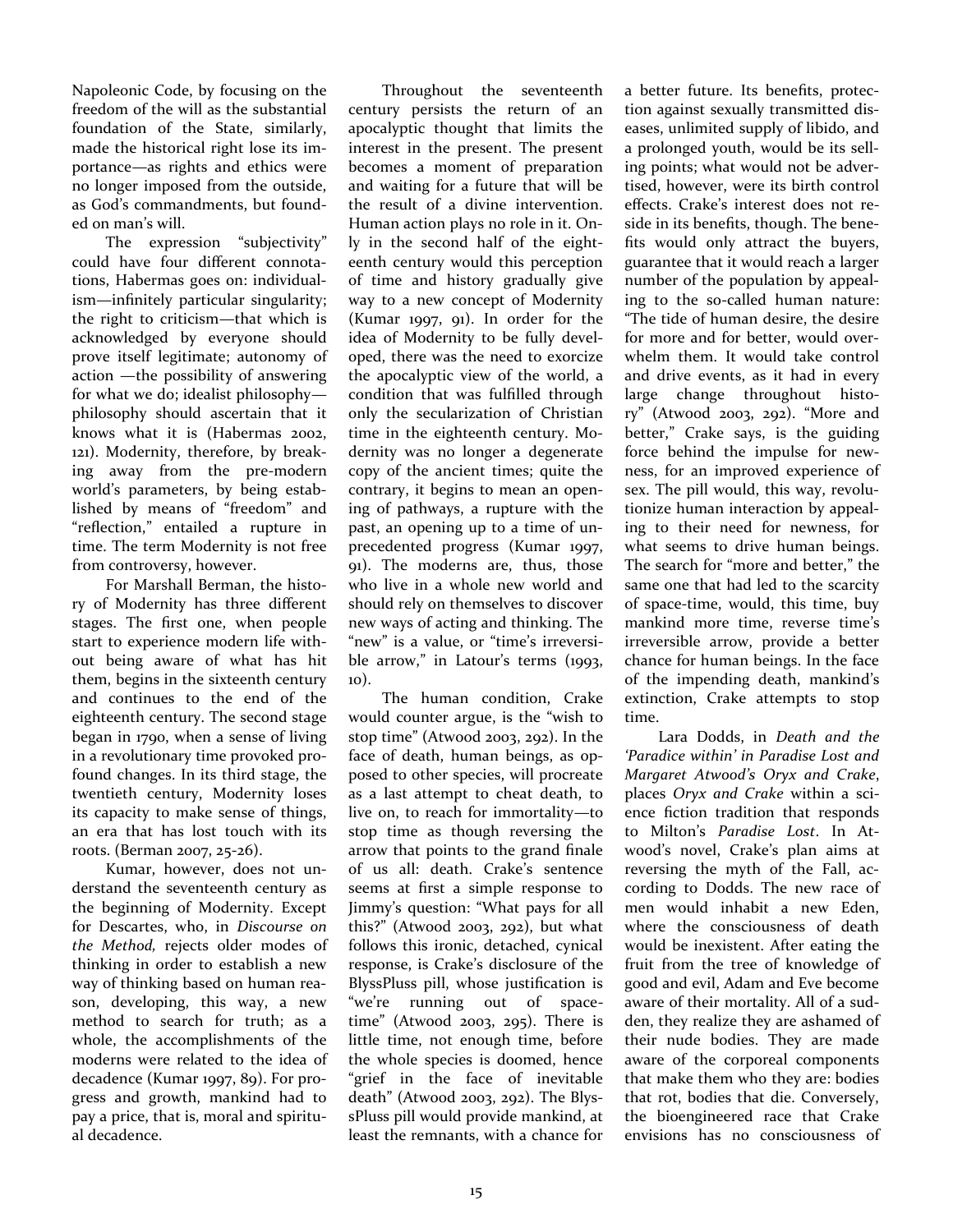death. The physical aspect of death still exists, though, since their bodies are programmed to die. "The children of Crake," however, do not know they will eventually die and are kept in this state of innocence, in a bioengineered Eden in a postapocalyptic world. Crake wishes to stop time, then, by reversing mankind's state to that before the consciousness of death, before mankind was determined by the flux of time: "To be subject to death, as Adam and Eve are following the Fall, is to be subject to the gap between the duration of one's life and the shape of time. It is in this sense that human history can be said to begin with the Fall [. . .]" (Dodds 2015, 128). Stopping time, in Crake's terms, could have at least two meanings. Firstly, it could mean the illusion of immortality. Not knowing about the existence of death means not suffering in anticipation, which would result in not acknowledging the passing of time. Secondly, it could prolong the existence of this newly created race. Fewer individuals who were more adaptable to the climate change and the hazards posed by an altered environment would probably pose fewer threats to the environment, guaranteeing both the permanence of the species and the world. Stopping the time, however, would be possible only by modifying the "human nature" through the stages of his plan. First the pills, as Crake points out, "The BlyssPluss Pill was designed to take a set of givens, namely the nature of human nature, and steer these givens in a more beneficial direction than the ones hitherto taken" (Atwood 2003, 293). The pill that would end up killing basically all human race, except for a couple of individuals, would do so by "manipulating" the so-called nature, by making nature work in favor of a previously designed plan. After massive extinction, a newly improved race would take over. The Paradice Project is its name. By altering the ancient primate brain, destructive

features such as racism, hierarchy, territoriality, and torments due to sexuality would be eliminated, and these perfected beings would repopulate the world in their eco-friendly way. There is a catch, though, as Crake warns Jimmy:

> *Watch out for art*, Crake used to say. *As soon as they start doing art, we're in trouble*. Symbolic thinking of any kind would signal downfall, in Crake's view. Next they'd be inventing idols, and funerals, and grave goods, and the afterlife, and sin, and Linear B, and kings, and then slavery and war. (Atwood 2003, 361)

Crake's concerns seem to resonate with that of Raphael's in Milton's *Paradise Lost.* "But apte the Mind or Fancie is to roave / Uncheckt, and of her roaving is no end" (Milton 1952, 236), Raphael warns Adam. Beware of the imagination; soon enough you will be thinking of worlds invisible; you will be imagining things remote from your daily life; soon enough you will be transgressing, I ask, is that so? Curiously, Lucifer, right after being expelled from Heaven for not abiding by a decree that, logically, offended the principles by which all the angels had lived until then—equality and freedom—, realizes that no matter where he is, Heaven or Hell, one thing remains inalterable: "A mind not to be chang'd by Place or Time" (Milton 1952, 99). His resistance, therefore, against a tyrannical decree is his own mind. Much better to be free in Hell than to serve in Heaven since: "[t]he mind is its own place, and in itself / Can make a Heaven of Hell, a Hell of Heaven" (Milton 1952, 99). "A Heaven of Hell, a Hell of Heaven," says Lucifer, highlighting, this way, the mind's reflective power. The reflection is made visible by means of an inversion of the word order. The physical (visible) presentation of the verse matches its content meaning; there is no disjunction between signified and signifier, as both point to the idea of reflection. Reflection, mirror, speculation—what does the mind do? The mind speculates and, by doing so, changes the reality of all the things around. Heaven can be hell and hell can be heaven, as long as the mind wishes it to be so. The possibilities are endless, warns Raphael. Without limits, boundaries, limitations, the roaving has no end. Men can imagine, Crake would go on, that there is a life after death, that there is a soul, that the soul leaves the body when we die, that our soul lives on in another dimension, that poetry could reach immortality, that there is a God and there is a Nature: "I don't believe in Nature either," said Crake. "Or not with a capital N" (Atwood 2003, 260). What does it mean to believe in nature with n as opposed to nature with N? What changes when you think of Nature as a subject or as an object?

It means that for Crake the concept of Nature had been surpassed, that we would be living in a post-nature world. Christophe Bonneuil, in *The Geological Turn: Narratives of the Anthropocene*, understands that the term post-nature may have different meanings. Modernity's discourse has always been that of human race freeing itself from natural determinism. Reflection (consciousness) enabled mankind to gain more and more freedom with the passing of time. Progress was hence the combination of reflection and freedom. More consciousness meant more freedom and subjective freedom; according to Hegel, it permeated the modern times. The separation between culture and nature is, nonetheless, questioned whenever the concept of the Anthropocene is brought into discussion. Conceiving the entire species as a geological force that altered the Earth means that both realms—human and planetary—are more enmeshed that previously thought. What is more, the different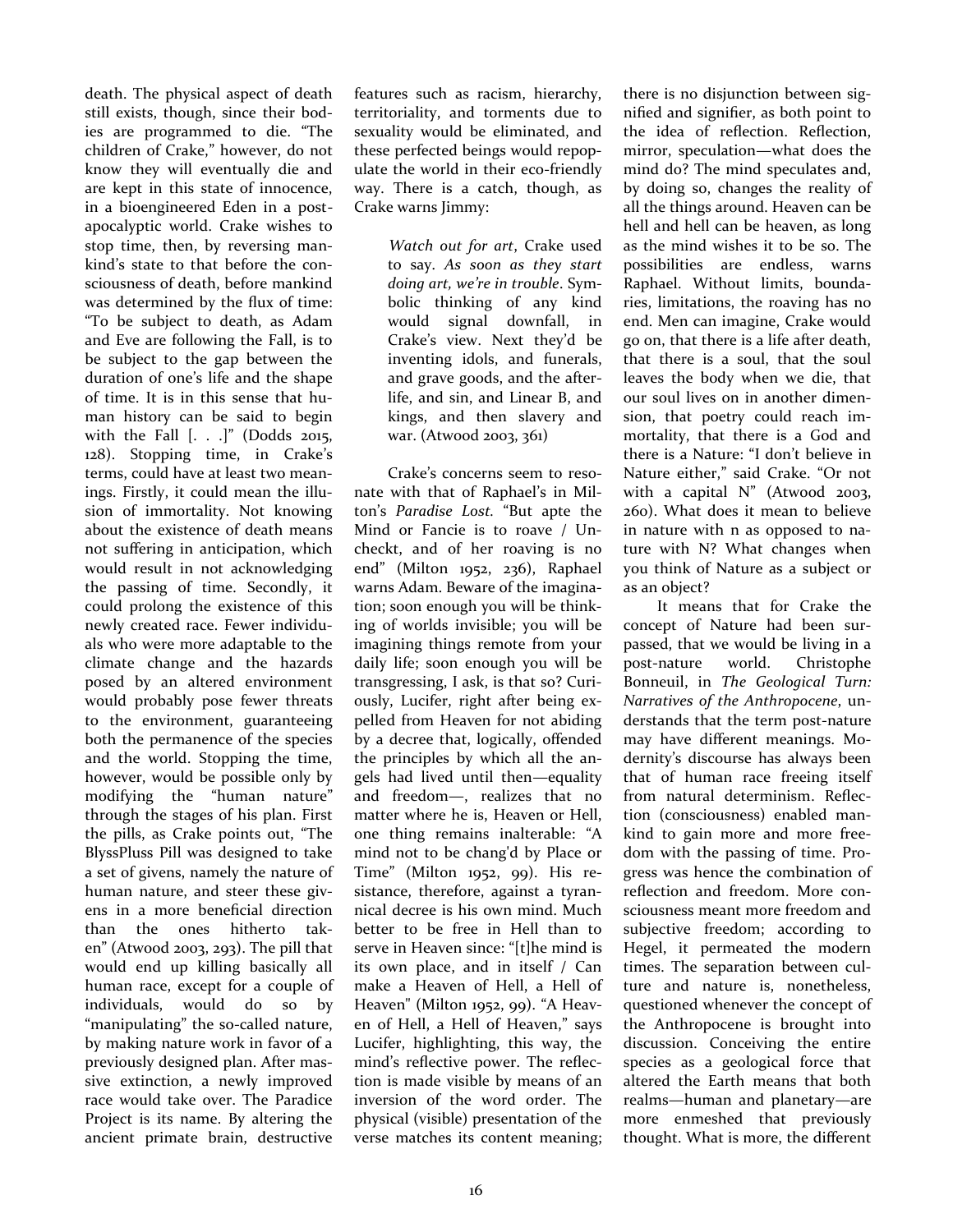temporalities—planetary and human—are not separated, after all. Climate change, the acidification of the oceans, earthquakes and tsunamis, the scarcity of "space-time," as Crake mentions, play a role in human history. There is no human history without its natural counterpart. Nature is not a backdrop to human history, then, since nature and culture were never really separated. The so-called Great Divide was nothing but a fallacy, in Latour's terms, as we have never been modern. Nature with a capital N is just a romantic construct, Crake would say. The acceptance of this post -nature idea would, on the one hand, instill humility in our dealings with the planet, since the human exceptionalism paradigm would be discredited; on the other hand, it would lead to what is called "the good Anthropocene":

> [T]here will no longer be an environment that is external (read: hostile) to humankind. Not so much because man will be transfigured by technology, as Singularitarians dream, but because the old Nature will be recodified (or rather re-axiomatized) by the capitalist machine as merely a matter of managing resources, of environmental governance everything according to so-called "best practice." The anthropic dream of the Moderns would thus be finally materialized: a post-environmentalism in which man will find himself contextualized and sustained only by himself, surrounded by the immense accumulation of commodities, energized by his shiny new and super-safe nuclear centrals (with cold-fusion reactors, if possible), and relaxed by large and pleasant ecological leisure areas, populated of course by a carefully curated, genetically enhanced flora. (Danowski and Viveiros de Castro 2017, 49)

*Oryx and Crake*'s two main storylines, Snowman's present and past, take place in different moments of the good Anthropocene. Jimmy's life, in the compounds, in Martha Graham, is surrounded by technology, bioengineered foods and even pets; a life behind the walls of the compounds where everything is orderly and controlled, where surveillance is the norm and people cannot come and go as they wish. Living in the compounds is similar to living in a bubble, artificially protected from the harsh environmental change all around. No wonder do climate change and catastrophes take the form of as a matter of fact comments, almost as footnotes, rushed descriptions that seem dislocated from the main action:

> Still, as time went on and the coastal aquifers turned salty and the northern permafrost melted and the vast tundra bubbled with methane, and the drought in the midcontinental plains regions went on and on, and the Asian steppes turned to sand dunes, and meat became harder to come by, some people had their doubts. (Atwood 2003, 24)

According to Adam Trexler, climate change

is little more than a footnote to the novel's concerns. Atwood describes a world where hierarchical, corporate capitalism and biotechnologies allow the unprecedented exploitation of human bodies. The world population is decimated by a virus engineered in the center of the corporate machine, and a new race of posthumans is positioned to live more sustainably. (Trexler 2015, 196)

Climate change is not a concern in the novel. It is, though, the context in which new technologies emerge. It is the context that propels more and more scientific advances. The search for "more and better" that endowed mankind with geological agency continues to be the impulse behind the walls of the compounds. Science responds to environmental change and the new demands imposed by an altered environment. Climate change is, then, a concern in the novel. How does one live in an altered world, the novel asks itself. For which humans do climate change and environmental disasters beg? How can anyone guarantee the permanence of the human in this post-nature epoch? The novel is, therefore, about human agency in the face of environmental collapse: human stewardship, living in the good Anthropocene. When the first attempt seems to fail, when there is still scarcity of "space-time" in spite of it all, Crake puts his plan into action: a new race, a perfected race, a bioengineered race. Crake wishes to stop time, to restart the world, to go back to the basics.

Climate change is beyond the gates of the compounds. In these walled spaces, where science and money are combined, any sea level alteration, scarcity of meat, animal extinction and increase in the global temperature are being mitigated by new biotechnologies and technologies that allow for comfortable living spaces. Climate change is, as a reality, almost surpassed, a thing in the past, being brought up when the past is evoked: "[. . .] like the beach house her family had owned when she was little, the one that got washed away with the rest of the beaches and quite a few of the eastern coastal cities when the sea-level rose so quickly, and then there was that huge tidal wave, from the Canary Islands volcano" (Atwood 2003, 63). The compounds are, thus, a post-nature, postclimate change world. The compounds are as well, not only a reality, spaces of status and power, but also the great metaphor for a novel obsessed with boundaries, walls, limits, and binaries.

> The Compounds encapsulate corporate "yes" culture in a spatial metaphor of bringing together into one place all those who have "opted in," who have internalized the goals, truth, and ethics of the company as their own, and excluding or expelling everything that is threatening to this homeostasis. (Crooke 2006,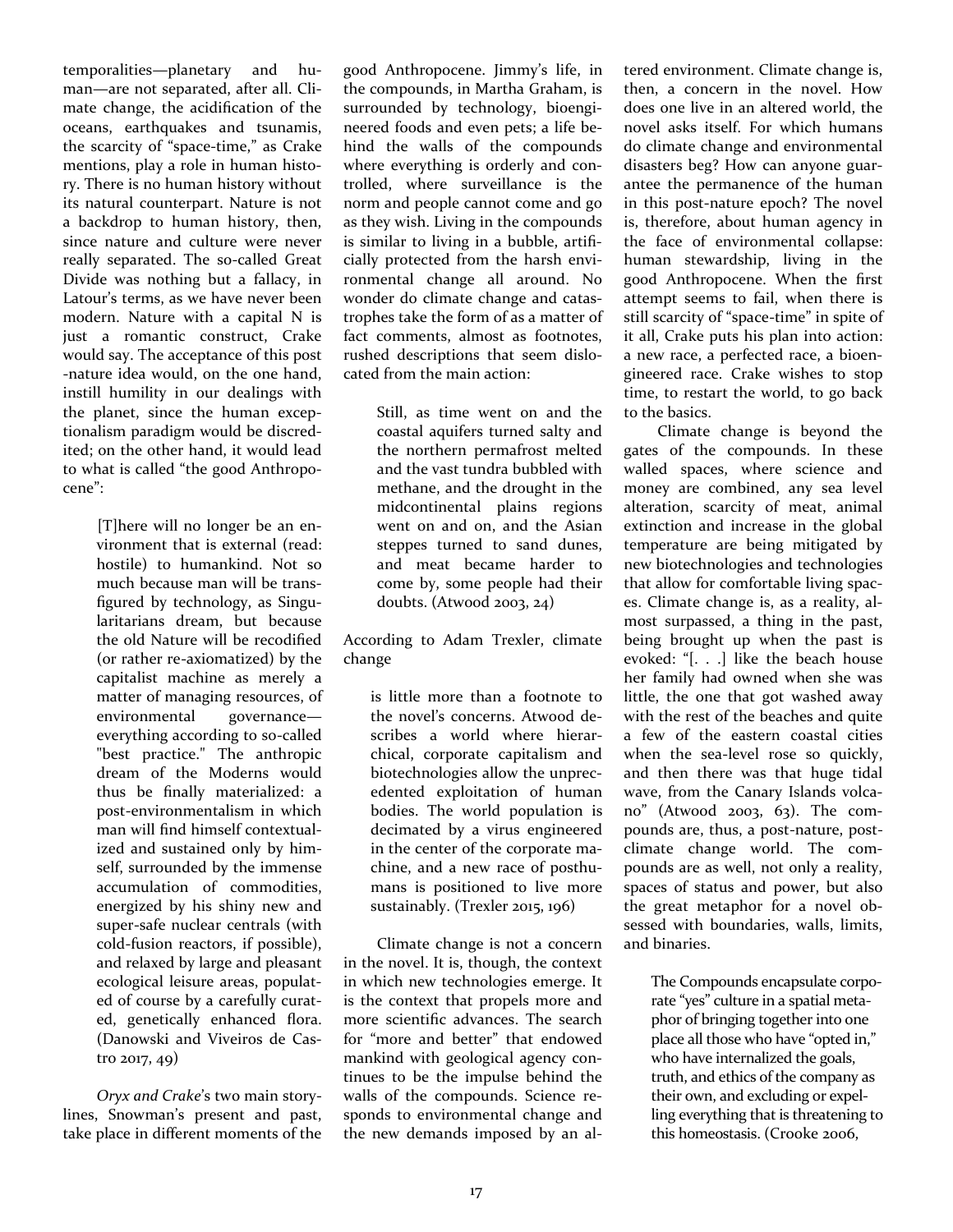Since the beginning of the novel we are told that there are two categories of people: numbers or word people. Crake fits the numbers person profile, whereas Jimmy falls under the word person category. The duality permeates the novel, being recurrently brought up, and helps understand both characters' successes and failures. Their scientific or rhetoric-linguistic abilities are key factors determining not only the colleges they attend and the job offers they receive but also where they live. In a techno-scientific society, where nature has been surpassed and climate change is in a once -upon-a-time framework, being science-oriented, or a numbers person, in Atwood's words, is really profitable. Since the compounds are sciencedriven spaces, the best scientists have the best paying jobs and live in the best compounds. The search for "more and better" leads to different house moves and determines how contingent relationships are: "Kids came and went, desks filled and emptied, friendship was always contingent" (Atwood 2003, 71). Underlying all this scientific talk, however, is the true catalyst of societal changes: money.

Scientific and research interests do not exist in themselves, though. The novel does not present a science for science's sake tale; quite the contrary, scientific interests are circumstantial, more based on demands than investigative nature. Science is just a commodity, a pretty lucrative one, I must add.

The split between numbers people and word people, or in broad terms, between science and the humanities, can be understood as Stephen Dunning does, as a means to extrapolate the fields division and warn against its consequences. *Oryx and Crake* would, thus, be a cautionary tale about the dangers of conceiving scientific knowledge without taking human concerns into consideration. The human concerns should mediate scientific knowledge, should put the brakes on the ambition for "more and better" as the ambition for more money.

Crake's character embodies the clear split between the different fields

of knowledge: "His clothes were dark in tone, devoid of logos and visuals and written commentary—a no-name look." (Atwood 2003, 72) Even through his choice of clothes, Crake displays his lack of affinity with words. Crake's "laconic" look may be read as a metaphor for his behavior toward the world. Clothes are supposed to be clothes and nothing more and should serve the purpose of covering his body. Everything exist for a reason, according to Crake: "Crake is a biological determinist, believing also in a logical biology, a biologic of sense. Art, for instance, exists for a purely biological function" (Crooke 2006, 77). Art, as well as words, serves a purpose and that is all.

Even though Jimmy is the classic example of a word person, both friends are much more alike than expected. Being a word person or a numbers person does not mean being complete opposites, it means, nonetheless, occupying different walled spaces: "There had been something willed about it though, his ignorance. Or not willed, exactly: structured. He'd grown up in walled spaces, and then he had become one. He had shut things out." (Atwood 2003, 184) Jimmy shuts things out, as well as Crake does, as well as the compounds do. There are different levels, therefore, of shutting things out, in the novel. As mentioned before, through the characters, the spaces, lines, stories, the novel unfolds its obsession with boundaries, limits, limitations. "Watch out for art,*"* Crake says, establishing another boundary for his post-humans, "the children of Crake". But why art, Crake, I ask?

Throughout the novel, Snowman struggles with language. There is a sense that language is slipping away from him, that little by little, he is forgetting words, meanings. "Hang on to the words," he tells himself. "The odd words, the old words, the rare ones. Valence. Norn. Serendipity. Pibroch. Lubricious. When they're gone out of his head, these words, they'll be gone, everywhere, forever. As though they had never been" (Atwood 2003, 68). Why the old words, Snowman?

Since Snowman believes he is to be the last of his kind alive, some words may only exist in his mind. They are the remnants of a past type of living, of a past type of human—rare words, old words, like himself, a rare human being so different from the perfected beauty of "the children of Crake." When he is gone, human life as it is, as well as human language, may disappear forever. Crake's perfected human beings still use language to communicate but do not know malice, "but these people didn't go in for fancy language: they hadn't been taught evasion, euphemism, lily-gilding. In speech they were plain and blunt" (Atwood 2003, 348). Their use of language was much more practical, daily, and literal. Why would they need to resort to a concept such as serendipity, so far removed from their daily concerns, so distant from their new reality? Snowman's language refers to a long gone type of experience: "I used to be erudite," he says out loud. Erudite. A hopeless word. What are all those things he once thought he knew, and where have they gone? (Atwood 2003, 148). Outside the compounds, however, beyond the walled world, the walled experiences, the closed-in world of well-established knowledge, beyond the sovereignty of the subject, what was previously known does not suffice to account for this new world. Words fade, lose their solidity, and become, all of a sudden, insufficient; all of a sudden, wisdom is turned to folly, as Raphael imagined it would. Once the boundary is transgressed, knowledge, words, concepts become slippery, contingent, empty.

Another dimension to Snowman's concerns exists, however. After the world surrounding him changes, he tries to hold on to what is still familiar, as though trying to compensate for the loss of control. He had always been a word person, someone who found his way around the science-driven world by using his linguistic skill. Publicity was his way around. Publicity, nonetheless, entails a specific relationship to the words: "Reading a poem introduces some wiggle room between ideas and ways of having them. Propaganda closes this space down" (Morton 2018, 30). The words would hence be at Jimmy's disposal. Jimmy's attitude,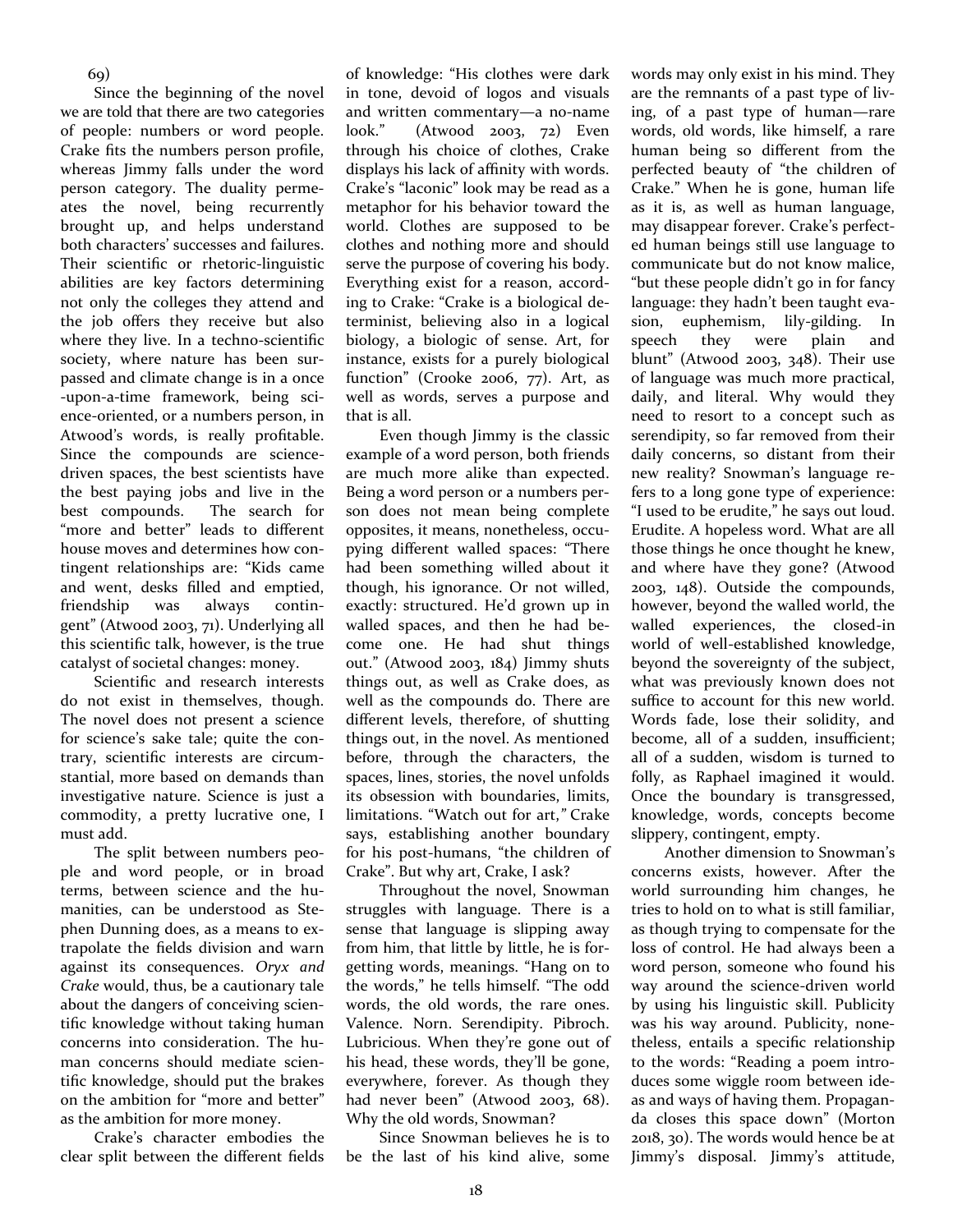reaching out and grabbing the words, making them mean what he wanted them to, mastering the words, resembles Crake's attitude toward the world. Numbers people or word people seem much more alike than expected. As Timothy Morton warns us, "It's not what you think but *how you think* that starts World War III" (Morton 2018, 33). It's not what you think—scientific or human concerns—but how you think. In *Oryx and Crake*, science serves a purpose as well as the words do. It is thus the apotheosis of the subject-object dualism, the demise of a world where anything that could was objectified commodification, plain and simple. When the walls between the perfect, engineered human world and the world around cracks, when humans lose control over a world that can no longer be programmed, predicted, words falter. Is the experience unimaginable? Does it surpass our too human abilities to conceive the world? Was wisdom turned to folly?

Just the human wish to stop time, as Crake warns us, but whose time, I ask? Crake's Paradice Project and his attempt to deny the posthumans, the newly created race, the consciousness of death is an almost too literal way to reverse the fall of men. The newly created race would be kept in this eternal innocence, leading a more eco-friendly mode of living. It is also an attempt to start again with a clean slate.

"Everything emits time, not just humans" (Morton 2018, 77). So whose time should be stopped, I ask? All experience of time, Crake would say. In no circumstances do non-humans enter into Crake's equation. Their temporalities are never acknowledged. Even when environmental disasters hit the globe, modifying life as it was, the non-human world continues to be shut out. Mankind finds a way to banish the non-humans, to deny their temporalities, to stop the time. The compounds, therefore, are a means to avoid any ecological awareness: "Ecological awareness is shaking our faith in the anthropocentric idea that there is one scale to rule them

all—the human one" (Morton 2018, 22). The human scale continues to rule it all until the scarcity of "spacetime" is such that denial is not a possibility anymore. Space and time, two *a priori* conditions of human sensibility prove themselves to be conditioned after all. "This is one of the ways, and not the least important, in which it can be said that our world has ceased to be Kantian" (Danowski and Viveiros De Castro 2017, 9). Men were proven unable to rise above the phenomenal order or causality. They were not the lawgivers of nature, after all, but phenomenologically bound to and conditioned by the human and non-human world: "You aren't outside the biosphere looking in. You are glued to the biosphere phenomenologically" (Morton 2018, 41). The boundaries were, this way, not enough. They are more porous than anticipated. Crake, nevertheless, instead of accepting the porosity of the boundaries, instead of acknowledging the non-human world, decides to put an end to human life as it was, to go back to the beginning, but with a twist. This clean slate is, however, still conditioned: "*Watch out for art*," Crake used to say. "*As soon as they start doing art, we're in trouble*. Symbolic thinking of any kind would signal downfall, in Crake's view" (Atwood 2003, 361).

Art determined whether the project was successful or a failure. Imagination's rove has no end, Raphael warned Adam it knows no boundaries, we can infer. Imagination brings visibility to the invisible realm; it establishes connections that are not apparent. Raphael equates fancy with the mind, as though both were one and the same, as though they shared similar characteristics. Fancy's rove had no end, as well as the mind's. Lucifer would agree: the mind is its own place; it had the power to alter space and time; it had the power to be a place of resistance. For Lucifer, the mind became a symbol of freedom. How does he free himself from the divine decree and all its constraints? Through his mind. Lucifer became a subject then:

He is a "subject" in our contemporary theoretical sense (the "humanist subject"), and certainly his troubled "I" is prominent in the poem. But he is a "subject" also in the more literal, root sense of the term (sub iectus, thrown under): he discovers at the moment of his rebellion just what it means to be subject to God. Subjection is the origin of his subjectivity. (Forsyth 2003, 150)

His search for freedom, for the unconditioned, is the origin of his subjectivity. So, the new race, "the children of Crake," could stand a chance only if subjectivity would not emerge—if the principle behind the idea of Modernity, as Hegel states, did not guide the progress of mankind? The problem is not what you think, Timothy Morton would argue, but how you think.

Snowman learns that the Crakers, in spite of Crake's efforts to eliminate any symbolic thinking, the Gspot in the brain as he calls, are curious about their origins, are eager to create narratives: "They're up to something though, something Crake didn't anticipate: they're conversing with the invisible, they're developing reverence" (Atwood 2003, 157); singing and dreaming were not the only things humans were hard-wired for. Symbolic thinking seems to be part of human nature. Human's demise again? Zero-hour, Snowman lets us know.

What if subjectivity allowed for a new experience, one in which walled spaces were not a reality and shutting things out were not the norm? What if we did not let anything go, anything pass, as Isabelle Stengers suggests we do (Stengers 2015, 143)? What if we took full responsibility for the reality of our abstractions? What if we loved our monsters?

"*Watch out for art,"* Crake says. There is no denying that symbolic, abstract thinking allows for appropriation, for eliminating any other scale rather than the human one; yet isn't